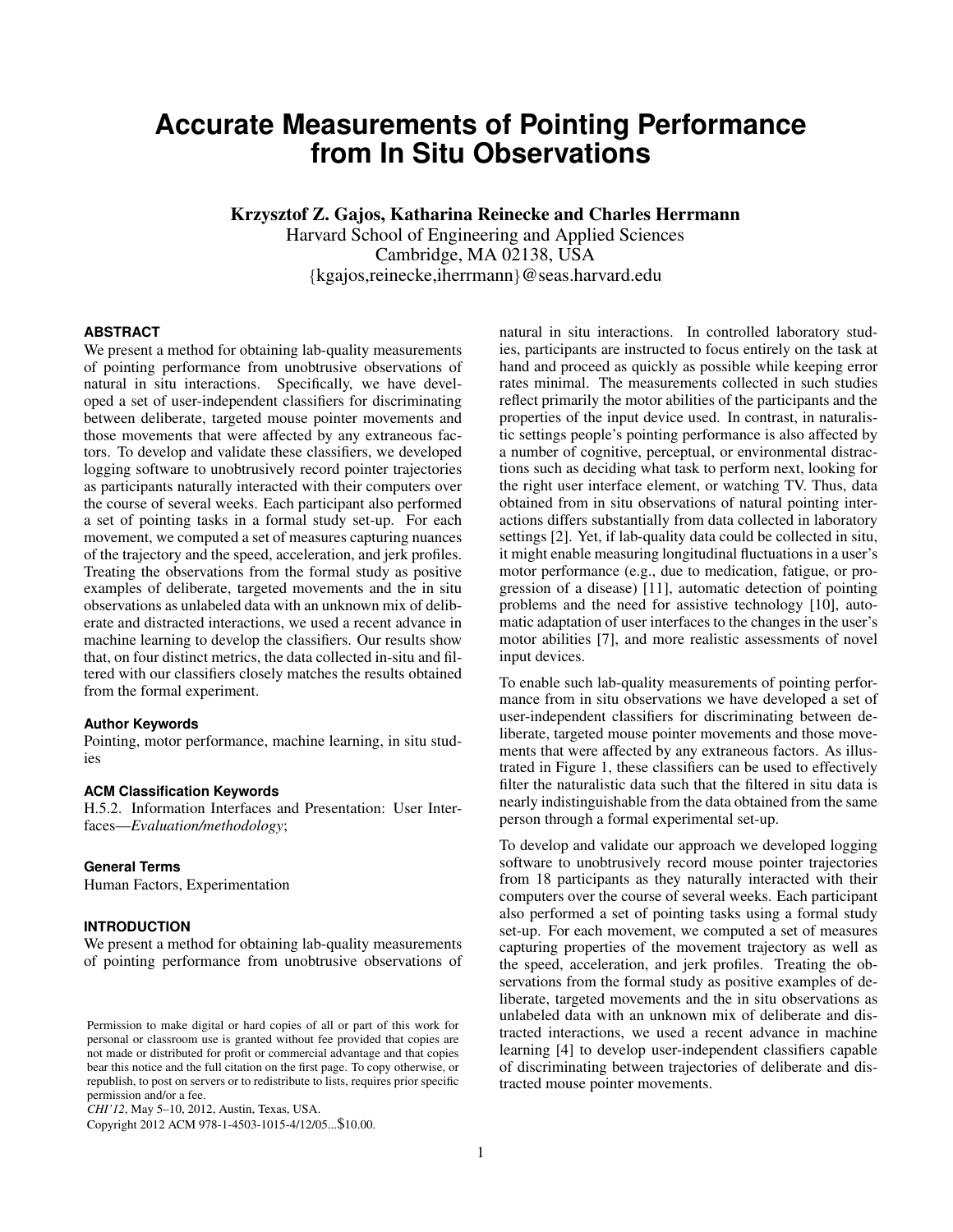

<span id="page-1-0"></span>Figure 1. (a) Mouse pointer movements collected in situ from one participant by unobtrusively observing his interactions with the computer. (b) A subset of these movements classified by our system as deliberate targeted interactions; the distribution of these movements, as represented by the Fitts's law parameters computed from them, is nearly indistinguishable from (c) the movements collected from the same participant in a formal experiment. Trend lines are shown in black.

We evaluated our approach on four different tasks estimating the mean of a measurement, conducting tests for statistically significant differences, estimating Fitts' throughput, and building Fitts' law models to generate movement time predictions — and the results obtained from data collected in situ and filtered with our classifier closely matched the results obtained from a formal experiment.

The main contribution of this paper is the development and the evaluation of a machine learning–based method for discriminating between mouse pointer trajectories that came from deliberate, targeted movements and those that were produced when the person was distracted or not focused on the task. We also make available on our web site our data set of over 7800 mouse pointer trajectories, our source code, and the user-independent classifiers trained on these data.

#### **PRIOR RESEARCH**

Unobtrusive observations of user behavior have previously been used to characterize naturally occurring mouse pointer interactions [\[2\]](#page-9-0). The analysis of these data confirmed that naturally occurring pointing interactions have different properties from those observed in controlled laboratory studies. Meanwhile, Hurst and colleagues demonstrated that laboratory studies are insufficient for properly characterizing the motor performance of people with motor impairments because the motor abilities of these users tend to vary substantially over time due to medication, fatigue, and changes in the underlying medical condition [\[11\]](#page-9-1)— longitudinal in situ measurements are needed instead. Hurst and colleagues also demonstrated that lab-quality pointing performance data could be used to automatically detect the certain kinds of motor impairments and to predict the benefit of particular assistive technologies [\[10\]](#page-9-2) and, again, argued that their methods would be most useful if the data could be collected unobtrusively.

The SUPPLE system [\[6\]](#page-9-5) uses models of an individual's motor performance to automatically generate user interfaces optimized for that user's unique motor abilities. Currently, labquality measurements are needed to build appropriate models of users' motor abilities. The data collection process used by SUPPLE can take up to an hour for people with moderate to severe impairments to complete. Such significant upfront effort will deter many users from adopting ability-based adaptations, especially if the effort has to be repeated each time a person's abilities fluctuate or their computing environment changes.

Unobtrusively collected behavioral measures — capturing temporal patterns in scrolling, mouse movements, clicks, text entry, and periods of apparent inactivity— have also been used to predict the reliability of contributions by workers on the Amazon Mechanical Turk crowdsourcing platform [\[19\]](#page-9-6). Our work could provide another mechanism for assessing participant effort (and therefore data quality) for tasks that involve pointing as part of the overall interaction.

The very recent work on the Input Observer [\[5\]](#page-9-7) is aimed at developing a logging and analysis system for both keyboardand mouse pointer–based interactions. It uses a conservative heuristic for identifying parts of movements that can be used to compute Fitts' model parameters characterizing a particular individual's motor performance. If combined with Input Observer, our work may enable more efficient use of the collected data.

#### **GOALS AND APPROACH**

Our high level goal, illustrated in Figure [1,](#page-1-0) is to obtain results from in situ observations that are of the same quality as the results obtained from controlled laboratory experiments.

Our approach is to relax requirements for how the data are collected and instead filter the observations by identifying deliberate, targeted mouse pointer movements and separating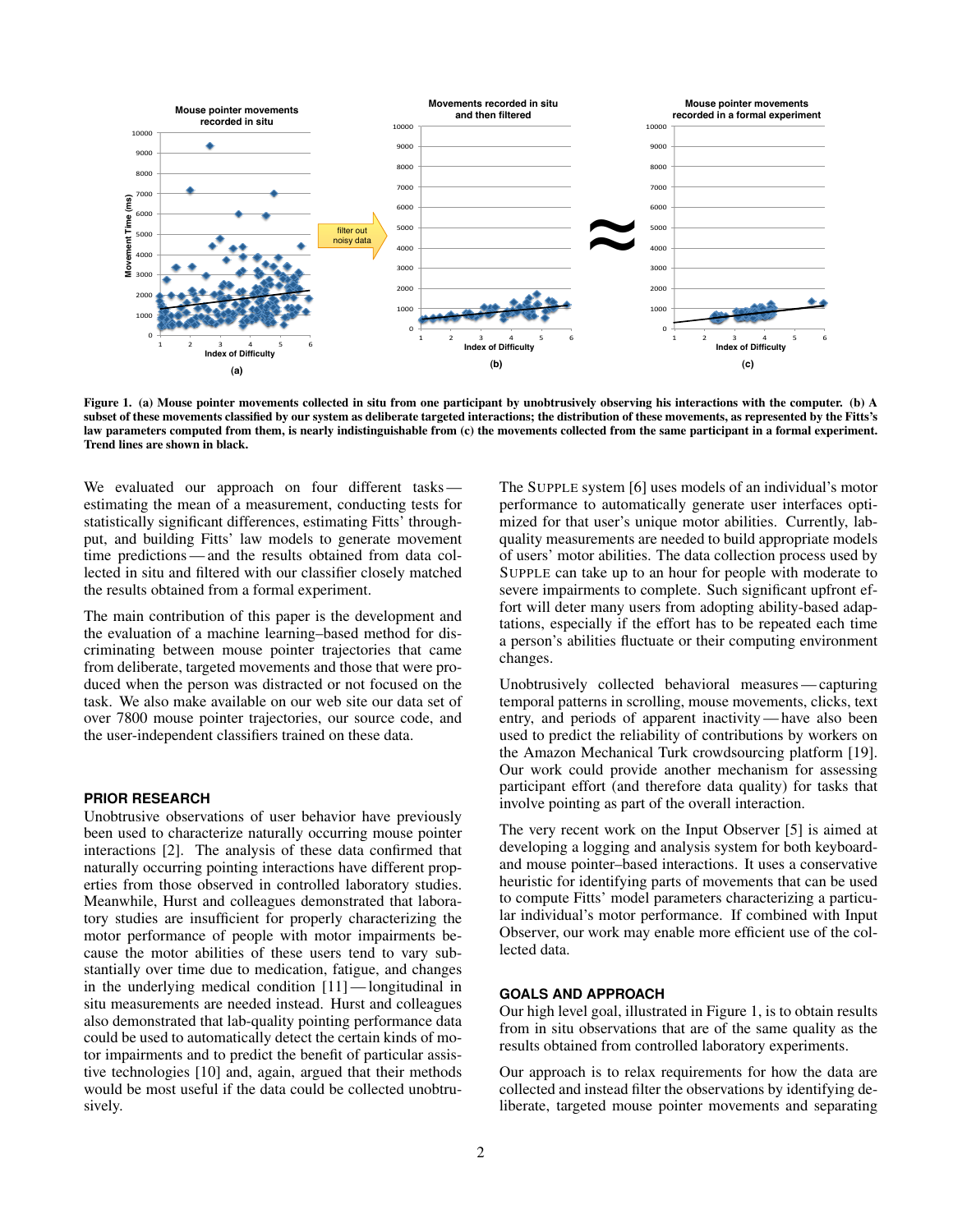them from those that were affected by any extraneous factors such as cognitive effort related to a difficult choice, visual search for the correct target, lack of effort, or an environmental distraction.

Our approach hinges on the assumption — which our results confirm — that deliberate, targeted mouse pointer movements can be distinguished from "noisy" ones by a careful analysis of their trajectories as well as the speed, acceleration and jerk profiles.

To collect examples of deliberate, targeted mouse pointer trajectories, we asked each participant to perform a set of pointing tasks based on the ISO 9241-9 standard [\[12\]](#page-9-8). To obtain a broad and representative sample of mouse pointer trajectories affected by extraneous factors, we asked participants to install a Firefox browser plugin on their computers for a period of several weeks to record the trajectories of the mouse movements performed while participants were interacting naturally with their computers.

We evaluate the approach by examining its reliability on four representative tasks:

- estimating a mean of a directly measured variable for each participant (we use movement time divided by Fitts' Index of Difficulty);
- testing for statistically significant differences in the values of those means across participants;
- estimating the per-participant value of the Index of Performance;
- computing parameters of the Fitts' law model for each participant and using the model to make movement time predictions for a range of tasks.

We briefly review Fitts' law, and the related concepts of Index of Difficulty and Index of Performance in the Data Processing section.

#### **Definitions**

For ease of exposition, we will refer to the data collected from the formal pointing experiment test as *experimental* data or movements. *Natural* data or movements will denote the mouse pointer trajectories collected unobtrusively with the browser extension. Finally, our approach will classify the natural movements into *deliberate* and *distracted*.

## **DATA COLLECTION**

#### **Participants**

18 participants (10 male, 8 female; aged 19 to 64) successfully completed all parts of the study. Participants were recruited nationally from the broad population through advertisements delivered via email or posted on various community portals. All participants were regular computer users. Almost all participants reported using a touchpad, a mouse, or a combination of the two as their primary input devices. Only one participant used a tablet. These data are summarized in Table [1.](#page-2-0)

| Participant      | Pointing device used typically | Age | Gender |
|------------------|--------------------------------|-----|--------|
| P <sub>0</sub> 2 | touchpad                       | 21  | m      |
| P03              | mouse                          | 52  | f      |
| P17              | touchpad                       | 30  | m      |
| P18              | touchpad                       | 32  | f      |
| P22              | touchpad                       | 20  | f      |
| P24              | mouse/touchpad                 | 24  | m      |
| P25              | touchpad                       | 30  | m      |
| P30              | touchpad                       | 19  | f      |
| P31              | touchpad                       | 22  | m      |
| P33              | touchpad, sometimes mouse      | 27  | f      |
| P40              | mouse                          | 42  | m      |
| P41              | mouse                          | 29  | m      |
| P43              | touchpad                       | 20  | f      |
| P44              | mouse                          | 64  | f      |
| P48              | mouse/touchpad                 | 52  | f      |
| P49              | mouse                          | 52  | m      |
| P60              | tablet                         | 31  | m      |
| P63              | mouse                          | 32  | m      |

#### <span id="page-2-0"></span>Table 1. The Participants.

No participants reported any major impairments or other factors that might affect their computer usage except for P48 who reported slightly reduced visual acuity (partially corrected with an anti-glare screen) and P44 whose mouse acted "sticky."

Participants received monetary compensation for taking part in the study.

#### **Apparatus**

We have built two data collection tools: a web-based formal experimental tool based on the ISO 9241-9 standard [\[12\]](#page-9-8) (to collect the experimental data) and a Firefox browser extension to record trajectories of the mouse pointer movements that occurred naturally within the browser content window. The formal experimental tasks were presented as sets of targets arranged in a circular pattern. The next target to be clicked was highlighted in yellow. A number of task sets were presented to each user varying in target sizes (10, 15, 25, 40, and 60 pixels) and the distances between successive targets (three distances dependent on the size of each participant's screen). Up to 10 clicks were collected per condition and the conditions were presented in a random order.

The data recorded with both tools included all mouse movement events and clicks. The tools also recorded when the mouse left and re-entered the browser content window so that we could identify those movements for which the trajectory data was incomplete (our software had no access to mouse events triggered outside of the browser content window). For the explicit diagnostic tasks, we recorded whether a click was a hit or a miss. For data captured with the Firefox extension, we were able to identify only a subset of meaningful interactors (those that were marked with tags such as A, INPUT, SELECT, etc., and those with appropriate ARIAA [\[22\]](#page-9-9) tags).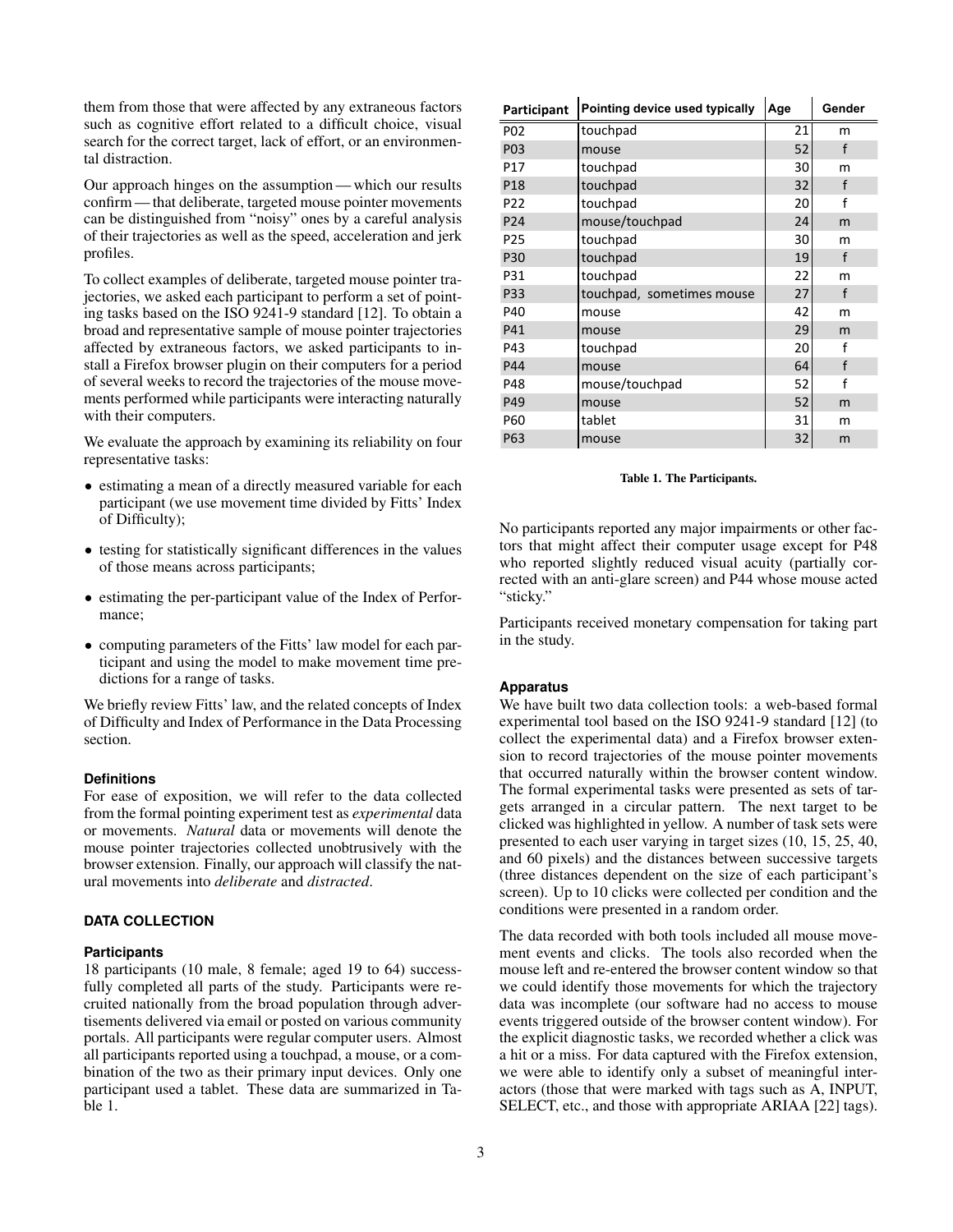When a click occurred on such a target, we recorded the target type, its dimensions and location. When a click occurred on any other part of the page, we also recorded it, but because we could not tell if the element clicked was a valid interactor, we could not reliably determine if the click was a miss or a deliberate interaction.

To maintain participants' privacy, our software did not collect the URLs or the content of the pages visited by the participants, nor did it capture any information entered by the users on the pages. All data collected on participants' computers were identified by a study code and were periodically automatically transmitted to our server over an encrypted and authenticated connection.

#### **Procedure**

Interested participants responded to our advertisements by visiting the study web site where they were presented with a brief overview of the study purpose and procedures, followed by an informed consent form. Participants who consented were asked to provide basic contact information and were given instructions on how to download and install the Firefox extension. They were then contacted by a researcher, who conducted a phone interview to collect basic demographic information and who confirmed the study procedures and helped resolve any technical issues.

The unobtrusive recording of a participant's mouse pointer movements began the moment a participant consented to participate in the study and installed the Firefox extension.

Participants were instructed to do the formal experiment at as quick a pace as possible and at a time when they would not be distracted. They were told that they could take a break from those tasks at any point they needed to. Our software automatically resumed where the participant had left off. Participants were encouraged to complete the diagnostic tasks as soon as possible, but were free to do so any time before the completion of the study.

After 4 weeks, participants were contacted again by a researcher with instructions on how to uninstall the Firefox extension.

# **DATA PROCESSING**

#### **Extracting Individual Mouse Movements**

We parsed the collected sequences of mouse pointer events to extract individual *movements.* We defined a movement as a sequence of mouse move events starting immediately after a click that ended a previous movement or after a pause of at least 1 second. Valid movements ended with a click on a recognized interactive element. Because our software could not identify all interactors on every page, if a click occurred outside one of the recognized interactors, we could not reliably determine if such a click was a mistake or an intentional action — we did not include such movements in the analysis. We also discarded movements during which the mouse pointer left the browser content window, the user switched to a different tab, or a page load event was registered.

Because we could not always obtain the exact position of a clicked target, we calculated movement distance as the distance from the location of the first movement event to the location of the final click.

We used the following formulation of the Fitts' law to compute any Fitts' law–related measures:

$$
M\text{ovement Time} = a + b * \log_2\left(\frac{A}{W} + 1\right)
$$

Where A is the movement *amplitude,* or distance, and W stands for the target size. Constants  $a$  and  $b$  are estimated from the data. The logarithm term is referred to as the *Index of Difficulty,* or ID and is measured in bits. The reciprocal of b is called the Index of Performance and is measured in bits per second, and is occasionally used as an informative diagnostic measure for comparing performance of devices or people [\[15,](#page-9-10) [21\]](#page-9-11). We used the smaller of the target width and height as the target size [\[17\]](#page-9-12) (more sophisticated approaches are available [\[1,](#page-9-13) [8\]](#page-9-14); we chose the min model because it provides reasonable accuracy with minimal complexity).

## **Data Cleaning**

We removed extreme outliers from the data collected during the formal experimental tasks. From each participant's data we removed those movements where the Movement Time divided by ID was two standard deviations or more away from that participant's mean. This resulted in removal of between 3 and 11 movements per participant (between 2% and 7% of each participant's data).

## **Filtering Trajectories**

To enable robust computation of trajectory-related statistics, we first smoothed the pointer trajectories to remove any sampling-related artifacts. We started by resampling pointer position trajectories at regular time intervals (10 ms resulting in a 100 Hz sampling rate) and we subsequently filtered them with a 30 Hz low-pass NER filter [\[14\]](#page-9-15). To compute successive derivatives (speed, acceleration, and jerk), we used a differentiating filter [\[14\]](#page-9-15). Once the derivatives were computed, we passed position, speed, acceleration, and jerk time series again through a 7 Hz low-pass filter. This overall process has been used previously by a number of researchers (e.g., [\[21,](#page-9-11) [13,](#page-9-16) [18,](#page-9-17) [20\]](#page-9-18)) to ensure that low-level sampling-related artifacts are removed, while significant phenomena are preserved.

#### **Computing Movement Features**

In addition to movement time, we recorded a number of other performance-related measures (or features) for each movement. These measures have been described, illustrated, and motivated more extensively by the researchers who originally proposed them, but we briefly summarize them below for completeness. In defining some of the measures, we will refer to the *task axis,* which is the straight line passing through the end points of the movement. The following measures refer directly to the movement trajectory:

*Length to Distance Ratio* [\[2\]](#page-9-0) is the ratio of the length of movement's overall trajectory to the straight line distance between the movement's end points.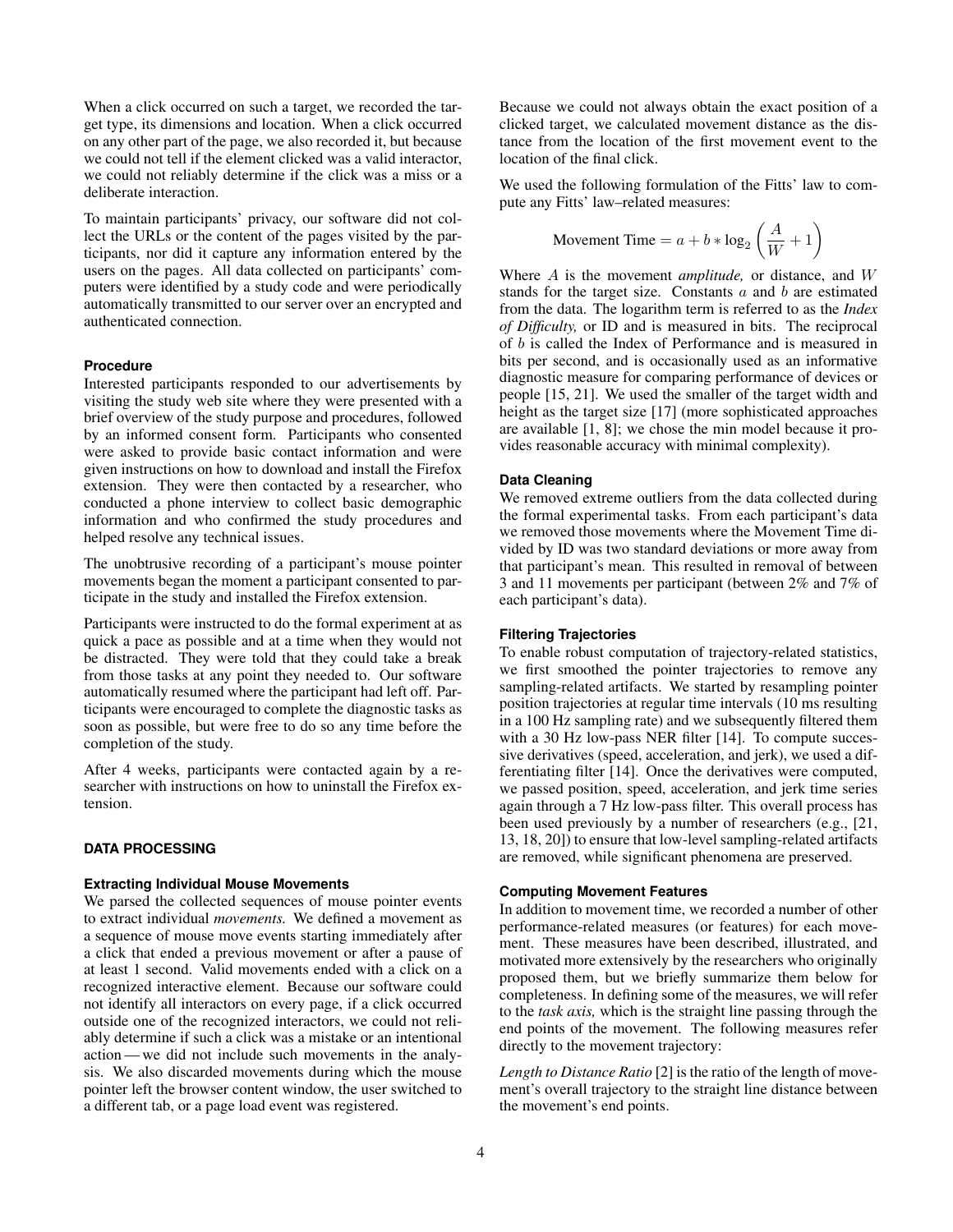*Number of Task Axis Crossings* [\[16\]](#page-9-19) captures how many times the pointer crossed the task axis.

*Movement Direction Changes* [\[16\]](#page-9-19)—if the movement trajectory were rotated such that both end points were on the x-axis, this measure captures the number of times the y-component of the movement direction changed sign (i.e., it captures direction changes toward/away from the task axis).

*Orthogonal Direction Changes* [\[16\]](#page-9-19)—as above, but for the x-component of the movement direction (i.e., it captures direction changes toward/away from the target).

*Movement error* [\[16\]](#page-9-19) is computed as the average absolute distance of the mouse pointer from the task axis.

*Movement variability* [\[16\]](#page-9-19) captures the standard deviation of the distance of the points on the trajectory from the task axis. Intuitively, it captures the level of "wiggliness" of the movement.

*Speed, acceleration, and jerk profiles.* Following [\[21\]](#page-9-11), we also computed several measures of the speed, acceleration, and jerk profiles:

- the number of peaks
- the number of x-axis crossings
- time from the start of the movement to the first peak
- the relative time (with respect to the total movement duration) from the start of the movement to the first peak
- time from the start of the movement to the last peak
- the relative time to the last peak
- time from the start of the movement to the maximum peak
- the relative time to the maximum peak

Finally, we computed correlations between task properties (distance, target size, and the Index of Difficulty) and the values of each of the features. We found that 4 features (movement time, and the time of the last peak for each of speed, acceleration, and jerk) correlated substantially with the Index of Difficulty. Because our goal is to use these features to identify differences in participant performance that are independent of the task, we replaced each of these 4 features with a transformed version by dividing the original by the Index of Difficulty. Lastly, we added Movement Time divided by the movement distance, and Movement Time divided by a logarithm of the movement distance to the list of features.

Thus, for each movement we computed a total of 34 features.

#### **Overview of the Data**

In the end, we extracted a total of 7847 usable mouse pointer trajectories (2762 from the formal experimental tasks and 5085 from the browser extension). The browser extension was much easier to develop than recording tools that integrate directly with the operating systems, but it resulted in a relatively low data collection rate: A large fraction of the recorded movements were affected by the mouse pointer leaving the content window, slow page loads, or tab switches. Some sites also prevented recapturing of mouse click events.

The extended data collection period ensured, however, that sufficient data were collected for the purposes of this study.

As a diagnostic check, we computed the Index of Performance for each participant's experimental movements. The results ranged from 4.1 bits/second for our oldest participant to 10.5 bits/second for the youngest, with the mean of 6.9 bits/second (a number that is consistent with the results from other studies, e.g., [\[21\]](#page-9-11)).

# **CLASSIFYING MOUSE MOVEMENTS**

Given the collected data, we aimed to develop a classifier capable of discriminating between mouse pointer trajectories corresponding to deliberate and distracted interactions. Note, however, that our data did not match the assumptions of typical classification approaches: while the experimental data could be assumed to contain mostly examples of deliberate movements, the natural data was an unlabeled mix of deliberate and distracted movements, and we could not even justify making assumptions about the relative proportions of the two types of movements. While typical classification approaches assume that all data are labeled and that all classes are represented in roughly equal proportions, our data set contained some positive labeled examples (the experimental data) and the remaining data had no labels at all (the natural data). Many other classification problems that arise in HCI would be most naturally treated as learning from positive and unlabeled examples (e.g., a user quickly inspects a large number of images and marks a small number as interesting — the remaining images will be more correctly treated as unlabeled rather than uninteresting). We therefore briefly summarize the state of the art in machine learning to support other researchers in adopting these techniques in their work.

The problem of learning from positive and unlabeled examples has been addressed by several machine learning researchers. Some early approaches involved using heuristics to identify an initial set of likely negative examples among the unlabeled data and then falling back on better understood semi-supervised learning techniques (e.g., [\[23\]](#page-9-20)). Other approaches make assumptions about the relative proportions of the positive and negative examples in the unlabeled data (e.g. [\[3\]](#page-9-21)). All of these approaches can be very sensitive to the accuracy of the initial guesses. A more recent approach [\[4\]](#page-9-4) overcomes the limitations of the earlier work. This approach builds on the observation that if the labeled examples are drawn completely at random from the pool of all positive instances in the training data, then, informally:

```
p(\text{instance } x \text{ is positive}) = \frac{p(\text{instance } x \text{ would be labeled})}{\text{fraction of positive instances that are labeled}}
```
In other words, to learn from positive and unlabeled examples, we can first fall back on a more traditional classification problem where we assume that all unlabeled examples are in fact negative. Then  $p$ (instance x would be labeled) is a probability estimate that a mainstream classifier would return if trained on a data set where all unlabeled examples are temporarily given a negative label. This probability then needs to be adjusted by a constant specific to the data set: the fraction of positive instances that are labeled. This quantity cannot be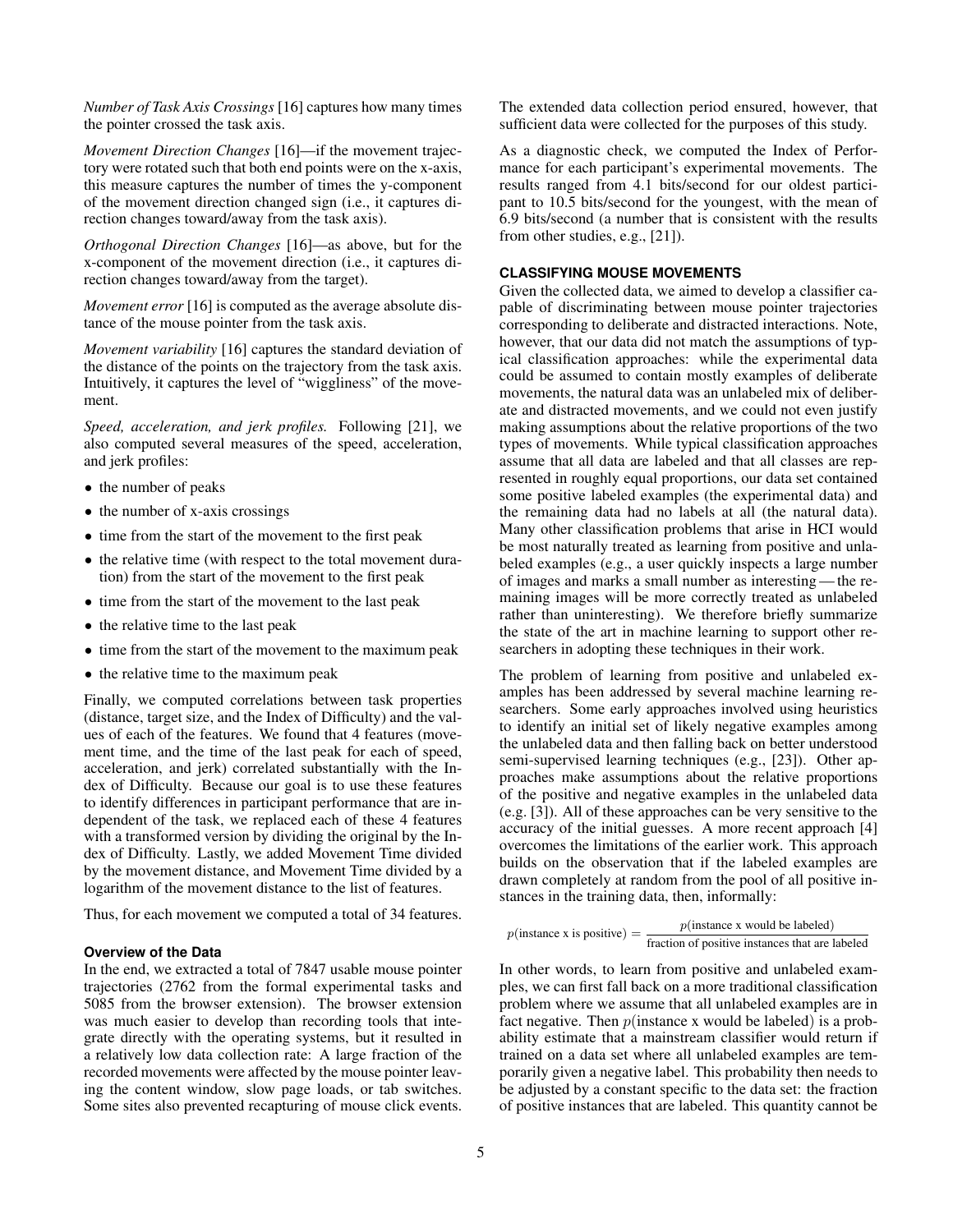observed directly, but the reader will find three methods for estimating it in Elkan and Noto's paper [\[4\]](#page-9-4).

This overall method is well-motivated theoretically and is also easy to implement because it relies on existing classification methods for estimating the probabilities. The main requirement is that the underlying mainstream classification method produces well-calibrated probabilities. Many of the standard classification techniques used in the HCI community, such as decision trees, support vector machines, or naive Bayes, do not satisfy this requirement. Instead, logistic regression is an appropriate choice, and this is what we use in the work presented here.

## **EVALUATION PROCEDURE**

#### **Evaluation Measures**

Intuitively, our goal is to measure how "alike" the data obtained from the formal experiment and the natural data filtered with our approach are. Formal measures of distribution similarity are unlikely to be illuminating, however. We therefore turn to four functional metrics that reflect common purposes for which such data might be used. Using the experimental data as the base line for all error computations, we compute per-participant error rates for the following primary measures:

## Mean Movement Time divided by the Index of Difficulty

(MT/ID). For each participant, we compute the difference in the estimates of the mean value of Movement Time divided by the Index of Difficulty (MT/ID) between the experimental data and the natural data classified as deliberate.

Tests for statistically significant differences. For each pair of participants, we test whether the difference in their mean values of MT/ID is significant. We use a t-test at  $\alpha = .01$ and we log-transform the data before applying the test to correct for the non-normal distribution. We perform these tests separately for both data sets (the experimental data set and the data set being evaluated). To make the comparison between the two data sets meaningful, we randomly subsample the larger data set such that the two data sets have the same number of measurements for each participant. To make the results less susceptible to chance, we repeat each test 100 times redoing the resampling each time. We consider the outcome of the test as significant if more than half of the repetitions returned  $p \leq .01$ . We limited the testing to only those pairs where at least 50 data points were available for each participant.

### Movement time predictions of Fitts' models. For

each participant, we estimate the parameters of the Fitts' models separately from the experimental data and the natural data classified as deliberate. We compute the relative difference between the predictions of the two models with the model derived from the experimental data serving as the baseline of the comparison. We perform this comparison for a set of Index of Difficulty values ranging from 2 to 7 at intervals of 0.2. Because the models may cross (i.e., each model may produce higher estimates for a part of the range of the IDs considered), we calculate the mean *absolute* relative difference in the predictions.

Mean Index of Performance. For each user, we compute the relative difference between the estimates of the Index of Performance derived from the experimental data and the natural data classified as deliberate. This is the most sensitive of our measures because it is estimated with the least squares method, which is particularly sensitive to outliers for extreme values of ID.

In addition to the above error measures, we also compute three more informative statistics:

- Standard deviation of the MT/ID. While the errors in the estimates of the mean value of MT/ID capture the systematic errors in the measurements, standard deviation captures the variance in the measurements and provides another indication of the data quality. We compute the mean per-user standard deviation.
- Recall. Recall captures the fraction of the experimental movements that the classifier identifies as deliberate. Assuming that our participants completed the formal experimental tasks conscientiously and without distraction, it is desirable for this number to be close to 100%.

#### Fraction of natural movements classified as deliberate.

This measure provides some insight into how generalizable the model used by the classifier is—a very small fraction of natural movements classified as deliberate may indicate that the classifier was overfitting to the data from the training set. This number is also informative for estimating how many more in situ observations would need to be collected than in a controlled experiment for similar quality of the results.

# **Cross-validation Procedure**

We used a per-participant cross-validation procedure for evaluation: for any configuration tested, we trained the classifier on data obtained from all but one participant. We applied the resulting classifier to the data from the remaining participant to identify the deliberate movements and we computed the values of all of the evaluation measures on those filtered data. This procedure ensured that the results reflect the capability of this approach to make accurate classification decisions on data collected from previously unseen users.

#### **Feature Selection Procedure**

The choice of features impacts the ability of machine learning algorithms to generalize robustly. We have identified over 30 potential features (discussed in the Data Processing section), but which of them are actually useful for discriminating between deliberate and distracted movements?

We used a variant of the stepwise discriminant analysis as our feature selection algorithm. Starting with an initial (potentially empty) set of features to consider, our algorithm proceeded in the following steps: First, it removed one feature at a time from the current set of features. If removing any one feature resulted in an improvement, the best of such reduced feature sets was kept as the current best and the process was restarted with this set as the starting point. If removing features did not improve performance, the algorithm attempted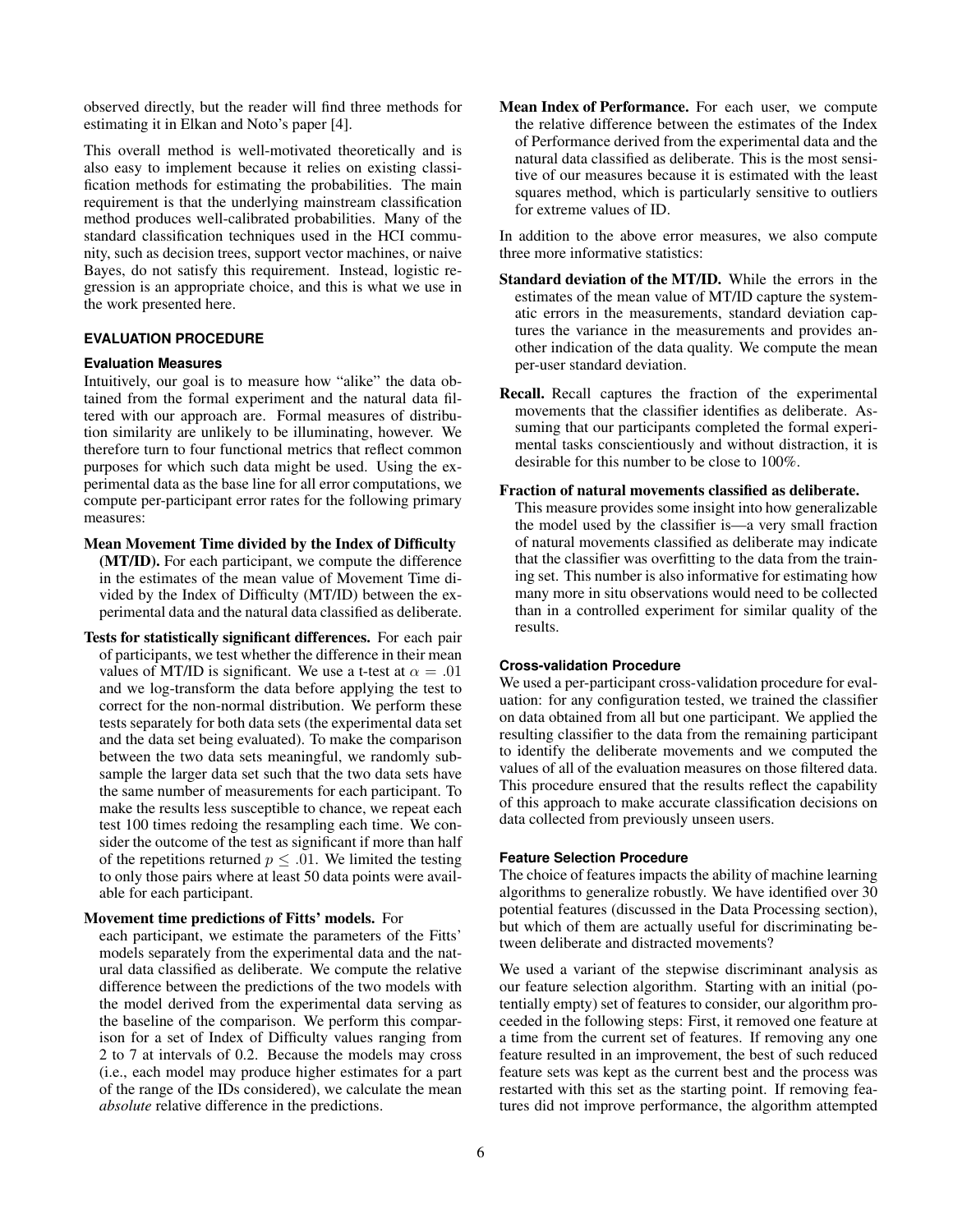|                                                                              | <b>Unfiltered</b>                  | Approach 1                           | Approach 2                                                                                                         | Approach 3           | Approach 4                                                                                        |
|------------------------------------------------------------------------------|------------------------------------|--------------------------------------|--------------------------------------------------------------------------------------------------------------------|----------------------|---------------------------------------------------------------------------------------------------|
|                                                                              | <b>Natural</b><br><b>Movements</b> | <b>Filtered</b>                      | <b>Normalized &amp; Filtered</b>                                                                                   | <b>Features Only</b> | Filtered, Target-Agnostic Normalized & Filtered, Target-<br><b>Agnostic Features Only</b>         |
| <b>Properties and assumptions</b>                                            |                                    |                                      |                                                                                                                    |                      |                                                                                                   |
| Data requirements                                                            | n/a                                | movement trajectory +<br>target size | movement trajectory + target<br>size + a set of trajectories<br>representative of the person's<br>natural behavior | movement trajectory  | movement trajectory + a set of<br>trajectories representative of<br>the person's natural behavior |
| Movement Time divided by Index of Difficulty                                 |                                    |                                      |                                                                                                                    |                      |                                                                                                   |
| Mean absolute error                                                          | 172.10%                            | 22.00%                               | 19.05%                                                                                                             | 35.14%               | 25.12%                                                                                            |
| min                                                                          | 70.78%                             | $-33.20%$                            | $-20.41%$                                                                                                          | $-3.24%$             | $-4.43%$                                                                                          |
| max                                                                          | 236.92%                            | 51.42%                               | 45.32%                                                                                                             | 77.97%               | 63.93%                                                                                            |
| Mean per-participant standard deviation (value for<br>experimental data: 62) | 488.54                             | 52.90                                | 53.71                                                                                                              | 103.58               | 89.16                                                                                             |
| <b>Statistical tests</b>                                                     |                                    |                                      |                                                                                                                    |                      |                                                                                                   |
| <b>Fraction incorrect</b>                                                    | 49.67%                             | 41.18%                               | 16.67%                                                                                                             |                      |                                                                                                   |
| chance of not detecting correctly a statistically significant                |                                    |                                      |                                                                                                                    |                      |                                                                                                   |
| difference if there is one                                                   | 76.62%                             | 51.33%                               | 42.86%                                                                                                             | 6.82%                | 24.14%                                                                                            |
| chance that a statistically significant difference will be                   |                                    |                                      |                                                                                                                    |                      |                                                                                                   |
| reported as significant but in opposite direction                            | 5.26%                              | 0.00%                                | 0.00%                                                                                                              | 0.00%                | 1.72%                                                                                             |
| chance of detecting a statistically significant difference                   | 22.37%                             | 12.50%                               | 10.34%                                                                                                             | 55.74%               | 59.57%                                                                                            |
| Movement time predictions of the Fitts' models                               |                                    |                                      |                                                                                                                    |                      |                                                                                                   |
| Mean absolute error                                                          | 149.38%                            | 21.85%                               | 19.42%                                                                                                             | 35.90%               | 21.48%                                                                                            |
| min                                                                          | 67.18%                             | 9.39%                                | 0.79%                                                                                                              | 3.62%                | 2.67%                                                                                             |
| max                                                                          | 219.10%                            | 54.96%                               | 44.07%                                                                                                             | 75.21%               | 49.56%                                                                                            |
| <b>Index of Performance</b>                                                  |                                    |                                      |                                                                                                                    |                      |                                                                                                   |
| Mean absolute error                                                          | $-27.27%$                          | 20.00%                               | 16.82%                                                                                                             | 24.07%               | 29.08%                                                                                            |
| min                                                                          | $-68.17%$                          | $-48.32%$                            | $-47.55%$                                                                                                          | $-55.02%$            | $-25.57%$                                                                                         |
| max                                                                          | 78.05%                             | 63.61%                               | 38.01%                                                                                                             | 22.55%               | 81.04%                                                                                            |
| Recall                                                                       |                                    |                                      |                                                                                                                    |                      |                                                                                                   |
| Mean recall on experimental data                                             | n/a                                | 89.03%                               | 88.75%                                                                                                             | 84.98%               | 88.70%                                                                                            |
| min                                                                          | n/a                                | 24.78%                               | 64.60%                                                                                                             | 26.55%               | 69.12%                                                                                            |
| max                                                                          | n/a                                | 99.35%                               | 99.45%                                                                                                             | 98.70%               | 98.35%                                                                                            |
| Mean fraction of natural movements classified as deliberate                  | n/a                                | 24.65%                               | 23.12%                                                                                                             | 30.65%               | 24.77%                                                                                            |
| min                                                                          | n/a                                | 3.90%                                | 7.25%                                                                                                              | 11.11%               | 12.95%                                                                                            |
| max                                                                          | n/a                                | 58.70%                               | 36.12%                                                                                                             | 55.80%               | 35.68%                                                                                            |

<span id="page-6-0"></span>Table 2. Summary of the results. Errors are reported as percentages of the values derived from the experimental data.

to extend the model by adding one feature (trying each of the unused features in turn). If any of such expanded feature sets resulted in an improvement, the process was restarted with the best of such expanded sets as the starting point. The process terminated when neither shrinking nor expanding the feature set resulted in an improvement. To reduce the chance that the final result would be a local minimum, the process was repeated with a number of different randomly chosen starting sets of features.

The numerical criterion used to evaluate the performance of classifiers trained on different subsets of the feature was the sum of the mean and worst-case values of the MT/ID error, error in the movement time prediction of the Fitts' models, and the error in the Index of Performance estimate.

## **RESULTS**

In this section, we report on the performance of four variants of our approach, each making different assumptions about the type and quantity of the available data.

We begin by evaluating how informative the raw unfiltered natural data are for evaluating the quantities listed in the Evaluation Measures section. These and other results are summarized in Table [2.](#page-6-0) As expected, the natural data resulted in substantial overestimates of the mean value of MT/ID and much larger variance in the data. Next, nearly half of the pairwise statistical tests resulted in a conclusion different from what was obtained from experimental data: Not surprisingly, most of the errors were false negatives: nearly 77% of the statistically significant differences present in the experimental data were not detected in the natural data. Of larger concern are the false positives and the small fraction of tests that indicated the presence of a significant difference, but in the direction opposite to that observed in the experimental data. A larger number of natural observations may help correct the false negative errors, but the other two types of errors are likely due to the different distributions of "noise" in each participant's natural data and may not be correctable even if larger amounts of data were collected.

The natural data also resulted in Fitts' models that substantially differed in their predictions from the models calculated from the experimental data.

Index of Performance is the most indirect measure we collected from the data. The mean absolute difference between the estimates obtained from natural and experimental data is 27%. Closer inspection of the results shows a strong bias toward underestimates: for all but three participants the Index of Performance estimated from the natural data is lower than the ground truth.

## **Approach 1: Identifying Deliberate Movements**

The first approach addresses the situation where movements have to be classified on-line, one-by-one. We assume that both the movement trajectory and the size of the target are available.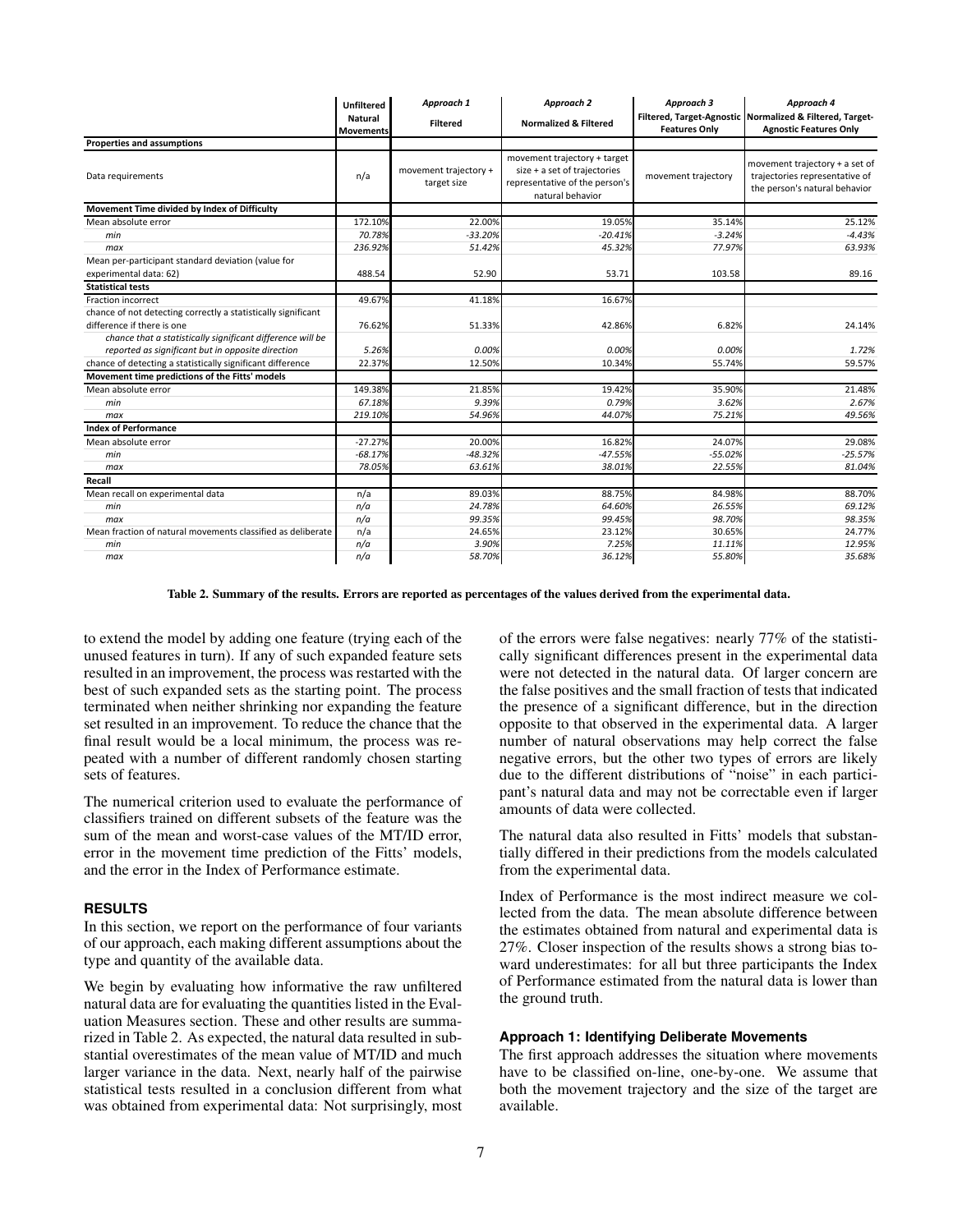| Approach 1<br>Filtered                                                                                                                                                                                                                                   | Approach 2<br><b>Normalized &amp; Filtered</b>                                                                                                                                                                   | Approach 3<br>Filtered.<br><b>Target-Agnostic Features Only</b>                                                                                                                       | Approach 4<br>Normalized & Filtered.<br><b>Target-Agnostic Features Only</b>                                                                                                                                                                                                                                        |
|----------------------------------------------------------------------------------------------------------------------------------------------------------------------------------------------------------------------------------------------------------|------------------------------------------------------------------------------------------------------------------------------------------------------------------------------------------------------------------|---------------------------------------------------------------------------------------------------------------------------------------------------------------------------------------|---------------------------------------------------------------------------------------------------------------------------------------------------------------------------------------------------------------------------------------------------------------------------------------------------------------------|
| 1. Movement time divided by the Index of<br>Difficulty<br>2. Movement time divided by logarithm of<br>movement distance                                                                                                                                  | Movement time divided by the<br>Index of Difficulty (normalized)<br>Movement time divided by<br>2.<br>logarithm of movement distance                                                                             | Movement time divided by<br>movement distance<br>2.<br>Movement error<br>3.<br>Relative time to the first peak in                                                                     | 1. Movement time divided by movement distance<br>(normalized)<br>2. Movement time divided by logarithm of<br>movement distance (normalized)                                                                                                                                                                         |
| 3. Movement error<br>4. Movement variability<br>5. Relative time to the first peak in speed<br>6. Relative time to the maximum peak in<br>speed<br>7. Relative time to the first peak in<br>acceleration<br>8. Relative time to the maximum peak in jerk | (normalized)<br>Movement error<br>3.<br>Movement variability<br><b>4.</b><br>Number of submovements<br>-5.<br>Number of submovements<br>6.<br>(normalized)<br>Relative time to the first peak in<br>acceleration | speed<br>Relative time to the first peak in<br>4.<br>acceleration<br>5.<br>Relative time to the maximum<br>peak in acceleration<br>6.<br>Relative time to the maximum<br>peak in jerk | -3<br>Movement error<br>4. Movement variability<br>Number of submovements (normalized)<br>- 5.<br>Relative time to the first peak in speed<br>6.<br>7. Relative time to the first peak in acceleration<br>Relative time to the maximum peak in<br>l 8.<br>acceleration<br>Relative time to the maximum peak in jerk |

<span id="page-7-0"></span>Table 3. Sets of features that resulted in best performance in the four approaches evaluated.

The result of the feature selection process was a classifier using 8 out of 34 available features (shown in Table [3\)](#page-7-0). Two of the features relate to the speed of movement execution, two are related to the shape of the path, and four use information captured in the speed, acceleration, and jerk profiles.

On average, 25% of each participant's natural movements were classified as deliberate. The errors in estimating MT/ID and the Fitts' model predictions were reduced by factors of 8 and 7, respectively, to 22%. This improvement translated into more reliable results of statistical tests: the probability of declaring a statistically significant difference where none was present was reduced nearly by half and there were no cases where a statistically significant result was declared in the direction opposite to what was observed in the experimental data. The probability of missing a statistically significant result was reduced by a third, but still remained high.

The overall recall was 89%, meaning that on average 11% of each participant's experimental movements were classified as distracted. Because the data collection occurred in an unsupervised setting, this number may reflect the true quality of our experimental data. What is a source of concern is the fact that for one of the participants the recall was only 25%. This was the only such extreme outlier—the next lowest number was 69%. An inspection of the data revealed that the participant with the lowest recall was P44, who was the oldest person to take part in our study and who reported mechanical difficulties with her mouse. This participant was by far the slowest of the 18 as measured by the Movement Time divided by the Index of Difficulty. P44 was, unsurprisingly, also the outlier in terms of the fraction of natural movements classified as deliberate: only 4% of her movements were classified as such.

# **Approach 2: Mitigating the Impact of Individual Differences**

The results presented above suggest that the approach, as presented so far, is sensitive to individual differences among participants: it identifies the best exemplars of deliberate movements across the population. Instead, in most situations the desired behavior would be to identify those movements that reflected a particular individual's best attempt at deliberate, targeted pointing movements.

To mitigate the effects of such individual differences, we propose a second approach where in addition to the movement trajectory and the size of the target, we also have available a set of trajectories representative of that user's typical natural computer behavior.

In this approach, we normalized each participants' data by subtracting (separately for each feature) the mean value of the feature over natural data and then dividing the resulting value by the standard deviation (also computed over the natural data). This normalization procedure eliminated participantspecific differences in magnitude while preserving the relative differences between natural and experimental data. We then created a new set of data that included both the original features and the per-participant normalized counterparts for a total of 68 features per movement.

We then re-run the feature selection procedure. The recall results for the resulting classifier indicate that the effects of differences in individual motor performance have been indeed attenuated: the recall is still the lowest for P44, but it is now at 65%— a value that may reflect the participant's problems with a "sticky" mouse more than the limitations of the algorithm. The fraction of P44's natural movements classified as deliberate is now at 27%.

Compared to the initial filtering method proposed, the normalization procedure improved both the averages and the outlier results for all the metrics. This provides further evidence that normalization improves the generalizability of the approach making it more robust to the individual differences in motor performance. The normalization procedure does, however, implicitly rely on there being a similar distribution of deliberate and distracted movements in each user's natural interactions with the computer.

## **Approaches 3 & 4: Filtering with Target-Agnostic Features**

Because most operating systems make it easy to capture all pointer-related events, but reveal incomplete information about the presence, location, and size of interactors [\[2,](#page-9-0) [5,](#page-9-7) [9\]](#page-9-22), in some cases researchers may not have access to the information about the locations and sizes of targets, but may still want to collect instances of lab-quality pointing movements. The earlier two approaches both made use of the information about the size of the target: Movement Time divided by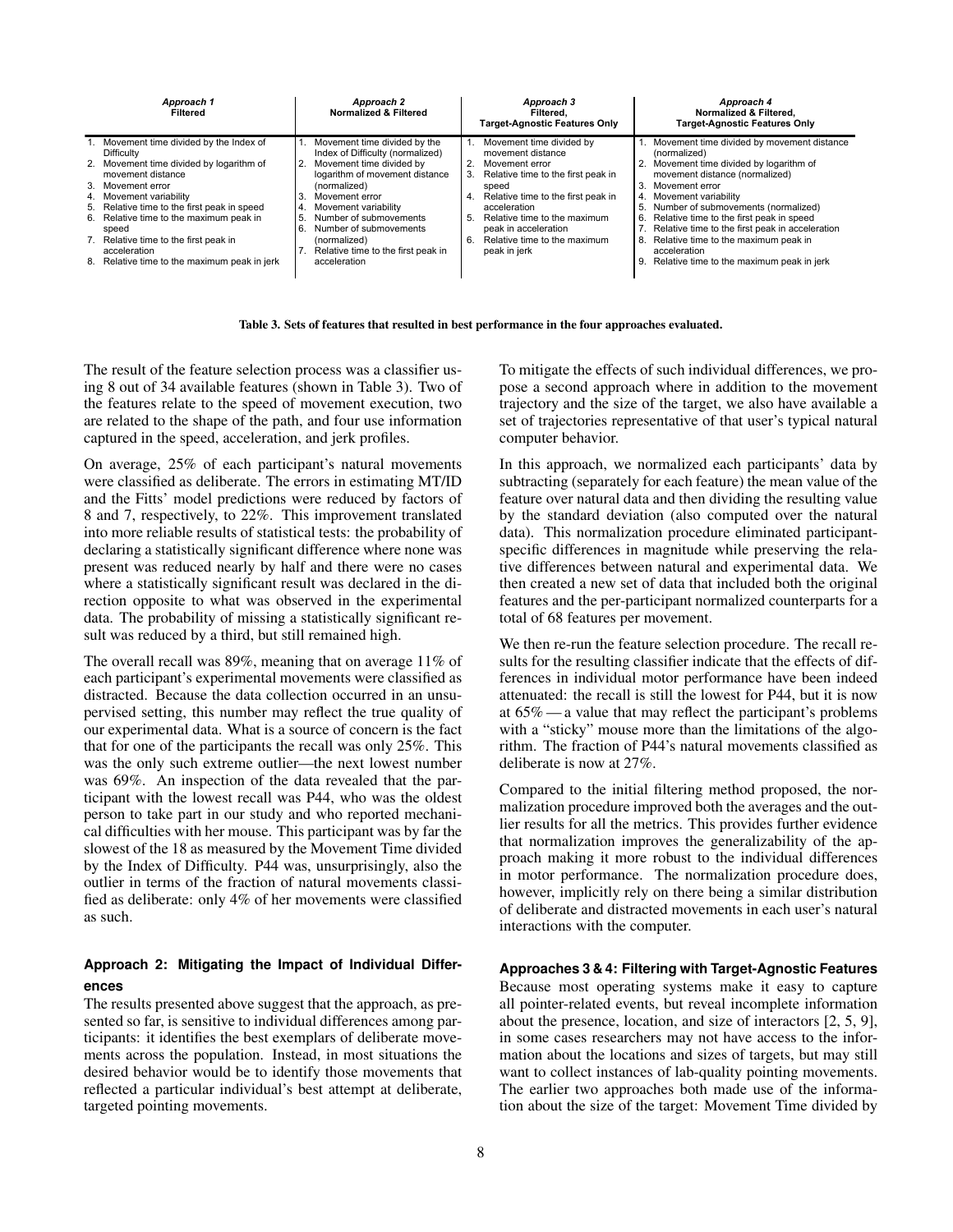

<span id="page-8-0"></span>Figure 2. Understanding errors

the Index of Difficulty was a feature included in both models. Could we determine if a movement was deliberate in a target-agnostic manner?

To answer this question, we repeated our analysis using only target-agnostic features. We used the same evaluation criteria as in the previous analyses: although we recognize that targetagnostic classification will not be used for building Fitts' law models, these measures indirectly indicate whether deliberate, targeted movements are being identified correctly.

The result are two new approaches: Approach 3, which can perform classification based just on the movement trajectory information, and Approach 4, which (like Approach 2) requires a sample of trajectories representative of the user's natural interactions with the computer.

The features selected for the two resulting approaches are listed in Table [3](#page-7-0) and the results are summarized in the last two columns of Table [2.](#page-6-0) Unsurprisingly, these approaches in general do not perform as well as the previous two. In particular, they result in a high rate of false positives in the tests for statistically significant differences. We have less confidence that these two approaches can be used to reliably filter individual interactions. However, we find that 86% of classification decisions of Approach 3, and 93% of Approach 4, agree with the predictions of Approach 2.

#### **Understanding Sources of Error**

Lastly, we take another close look at the results to understand the causes of the remaining errors — do they point to any specific limitations of our methods? To gain some insights, we review the data of Participant 30 for whom both Approach 1 an 2 resulted in consistently high errors in the estimates of MT/ID and Index of Performance — Participant 30 was not an extreme outlier like Participant 44 discussed earlier, but the error rates computed from her data were high and did not improve from Approach 1 to Approach 2. The left panel in Figure [2](#page-8-0) contrasts the experimental data from this participant with her natural data classified as deliberate using Approach 2. What this figure makes apparent, is that Participant 30 rarely moved as quickly in a natural setting as she did during

the experiment. A follow-up revealed that, when performing the formal experimental tasks, this participant "raced" a friend who had also signed up for our study. Thus, the apparent errors in our data can likely be explained by her extreme effort level during the formal experiment.

Our approach cannot compensate for such situations. In our data set, however, this was an unusual situation and the data from our other participants tended to look more like that of Participant 41 (illustrated the right panel of Figure [2\)](#page-8-0), where the deliberate movements in the natural setting were similar to the movements observed in the formal experiment.

# **CONCLUSIONS AND FUTURE DIRECTIONS**

We have developed and evaluated four user-independent classifiers (each making different assumptions about the type and quantity of data available) capable of discriminating between deliberate, targeted mouse pointer movements and those that were performed when the participant was in any way distracted.

Our results demonstrate that the classifiers we have developed can be used to filter pointing data collected in naturalistic settings such that the resulting data have properties very similar to the data typically collected in lab settings. This enables some of the measurements that are currently performed in laboratory settings to be conducted in situ, allowing for larger-scale and longer-term observations.

In accessibility-related settings, in situ pointing performance modeling can be used to adapt user interfaces to people's changing abilities [\[7,](#page-9-3) [6\]](#page-9-5) and to understand how people's abilities change over time on different time scales (daily due to medication or fatigue and over longer periods of time due to progression of the disease or the effects of therapy) [\[11\]](#page-9-1). However, as the results for Approach 1 have demonstrated, our methodology will need further refinement before it can generalize to people with substantially atypical motor abilities.

The methods we have described here provide a blueprint that can be used to develop similar classifiers for other interactions